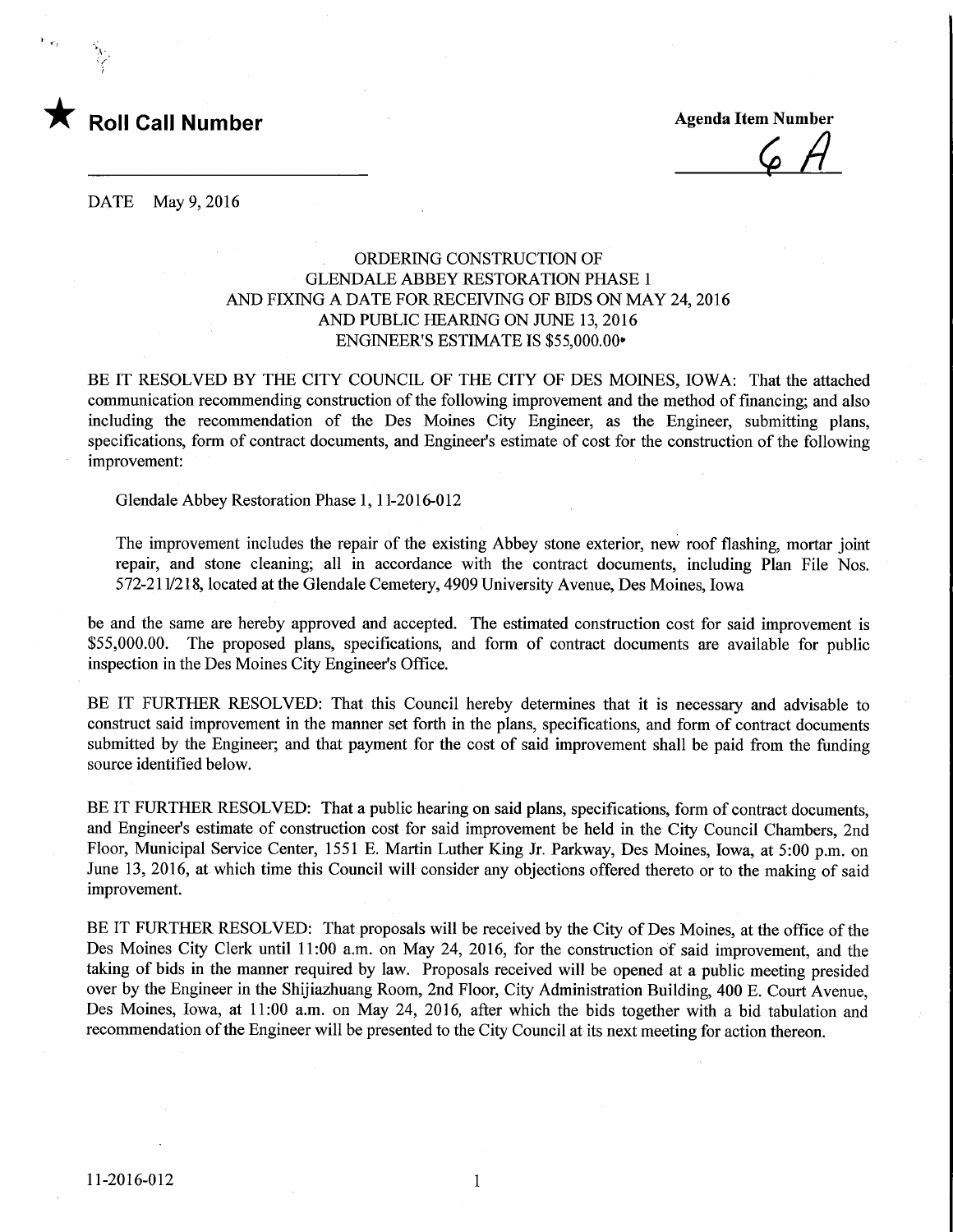

ŕJ.

<L

DATE May 9, 2016

BE IT FURTHER RESOLVED: That an appropriate Notice to Bidders and Notice of Public Hearing for said improvement be published in the Des Moines Register as provided and directed by Chapter 26 and/or 314, Code of Iowa.

(City Council Communication Number  $/6.845$  attached.)

Moved by to adopt.

Kathleen Vanderpool Deputy City Attorney

FORM APPROVED: TO THE RESERVED FUNDS AVAILABLE

 $\bigcirc$  Ritts

Daniel E. Ritter Des Moines Finance Director

Funding Source: 2016-2017 CIP, Page Park - 4, Cemetery Infrastructure and Improvements, PK138, G.O. Bonds

| <b>COUNCIL ACTION</b> | <b>YEAS</b> | <b>NAYS</b> | <b>PASS</b> | <b>ABSENT</b>   |
|-----------------------|-------------|-------------|-------------|-----------------|
| <b>COWNIE</b>         |             |             |             |                 |
| <b>COLEMAN</b>        |             |             |             |                 |
| <b>GATTO</b>          |             |             |             |                 |
| <b>GRAY</b>           |             |             |             |                 |
| <b>HENSLEY</b>        |             |             |             |                 |
| <b>MOORE</b>          |             |             |             |                 |
| WESTERGAARD           |             |             |             |                 |
| <b>TOTAL</b>          |             |             |             |                 |
| <b>MOTION CARRIED</b> |             |             |             | <b>APPROVED</b> |
|                       |             |             |             |                 |
|                       |             |             |             |                 |
|                       |             |             |             |                 |

I, Diane Rauh, City Clerk of said City Council, hereby certify that at a meeting of the City Council, held on the above date, among other proceedings the above was adopted.

IN WITNESS WHEREOF, I have hereunto set my hand and affixed my seal the day and year first above written.

Mayor